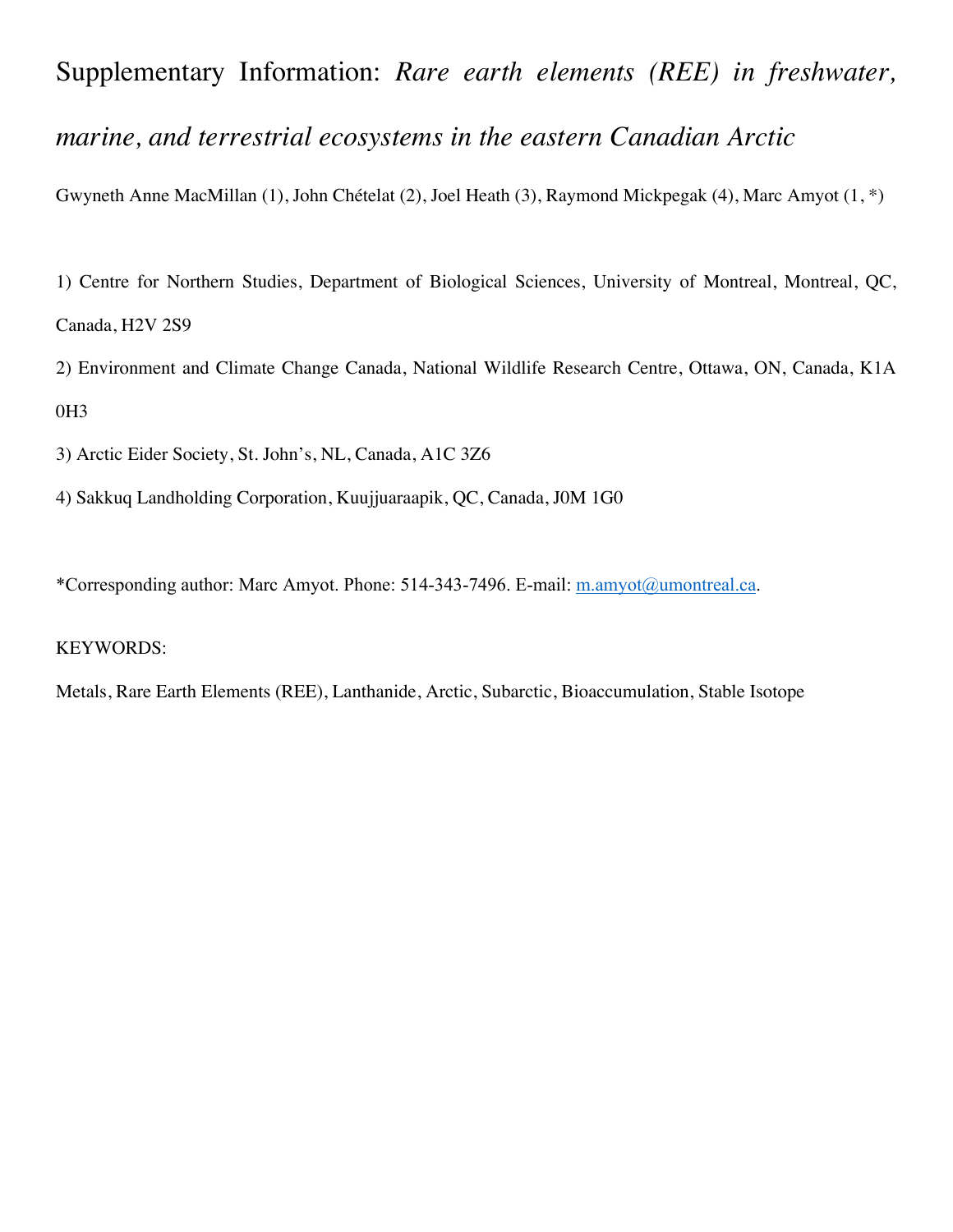| Element        |           | <b>ICP-MS Detection Limits</b> |        |
|----------------|-----------|--------------------------------|--------|
|                | $\mu$ g/L | ng/g                           | nmol/g |
| Y              | 0.0002    | 0.1976                         | 0.0022 |
| La             | 0.0001    | 0.1442                         | 0.0010 |
| Cе             | 0.0001    | 0.1452                         | 0.0010 |
| Pr             | 0.0001    | 0.0604                         | 0.0004 |
| Nd             | 0.0003    | 0.2684                         | 0.0019 |
| Sm             | 0.0003    | 0.2576                         | 0.0017 |
| Eп             | 0.0001    | 0.1125                         | 0.0007 |
| Gd             | 0.0001    | 0.1398                         | 0.0009 |
| Тh             | 0.0000    | 0.0449                         | 0.0003 |
| Dy             | 0.0002    | 0.1540                         | 0.0009 |
| H <sub>0</sub> | 0.0000    | 0.0325                         | 0.0002 |
| Er             | 0.0000    | 0.0478                         | 0.0003 |
| Тm             | 0.0000    | 0.0315                         | 0.0002 |
| Yb             | 0.0001    | 0.0825                         | 0.0005 |
| Lu             | 0.0000    | 0.0143                         | 0.0001 |

**TABLE S1**: Mean detection limits for REEs based on 4 separate ICP-MS analytical runs.

**TABLE S2**: REE concentrations in certified reference materials (with uncertainty) and measured values in standards (with standard deviations).

|         |           |             | <b>STSD-1 (Creek Sediment)</b> |       |           |                  |       | <b>BCR 668 (Mussel Tissue)</b> |                   |       | <b>BCR 670 (Aquatic Plant)</b> |                  |              |           |                   |       |           |  |
|---------|-----------|-------------|--------------------------------|-------|-----------|------------------|-------|--------------------------------|-------------------|-------|--------------------------------|------------------|--------------|-----------|-------------------|-------|-----------|--|
|         |           |             | $nmolg-1$ d.w.                 |       |           | pmolg-1 d.w.     |       |                                |                   |       |                                |                  | pmolg-1 d.w. |           |                   |       |           |  |
|         | Certified |             | Measured $(n=16)$              |       |           | <b>Certified</b> |       |                                | Measured $(n=16)$ |       |                                | <b>Certified</b> |              |           | Measured $(n=10)$ |       |           |  |
| Element | Mean      | <b>CI</b>   | Mean                           |       | <b>SD</b> | Mean             |       | <b>CI</b>                      | Mean              |       | <b>SD</b>                      | Mean             |              | <b>CI</b> | Mean              |       | SD.       |  |
| Y       | 472       | $\pm$<br>na | 273                            | $\pm$ | 23        | 662              | $\pm$ | 58                             | 584               | $\pm$ | 25                             | 5196             | $\pm$        | 776       | 4068              | $\pm$ | 167       |  |
| La      | 216       | $\pm$<br>na | 163                            | $\pm$ | 16        | 578              | $\pm$ | 48                             | 476               | $\pm$ | 35                             | 3506             | $\pm$        | 338       | 2705              | $\pm$ | 284       |  |
| Ce      | 364       | $\pm$<br>na | 271                            | $\pm$ | 29        | 633              | $\pm$ | 83                             | 496               | $\pm$ | 45                             | 7044             | $\pm$        | 443       | 5631              | $\pm$ | 547       |  |
| Pr      | $\sim$    | $\pm$       | 45                             | $\pm$ | 4.4       | 87               | $\pm$ | 8.5                            | 71                | $\pm$ | 5.5                            | 859              | $\pm$        | 106       | 667               | $\pm$ | 45        |  |
| Nd      | 194       | $\pm$<br>na | 183                            | $\pm$ | 18        | 378              | $\pm$ | 41                             | 321               | $\pm$ | 27                             | 3279             | $\pm$        | 208       | 2764              | $\pm$ | 229       |  |
| Sm      | 40        | $\pm$<br>na | 36                             | $\pm$ | 3.4       | 74               | $\pm$ | 6.7                            | 67                | $\pm$ | 5.1                            | 626              | $\pm$        | 67        | 566               | $\pm$ | 39        |  |
| Eu      | 11        | $\pm$<br>na | 7.5                            | $\pm$ | 0.7       | 18               | $\pm$ | 1.6                            | 16                | $\pm$ | 1.2                            | 153              | $\pm$        | -16       | 177               |       | $\pm$ 6.0 |  |
| Gd      | $\sim$    | $\pm$       | 37                             | $\pm$ | 3.1       | 82               | $\pm$ | 6.0                            | 82                | $\pm$ | 8.2                            | 622              | $\pm$        | -85       | 622               | $\pm$ | -26       |  |
| Tb      | 8         | $\pm$<br>na | 4.8                            | $\pm$ | 0.4       | 10               | $\pm$ | 1.1                            | 9.8               | $\pm$ | 0.7                            | 88               | $\pm$        | 10        | 77                | $\pm$ | 3.4       |  |
| Dy      | 34        | $\pm$<br>na | 25                             | $\pm$ | 2.0       | 55               | $\pm$ | 3.7                            | 45                | $\pm$ | 3.1                            | 486              |              | $\pm$ 54  | 406               | $\pm$ | -24       |  |
| Ho      | $\sim$    | $\pm$       | 4.8                            | $\pm$ | 0.4       | 11               | $\pm$ | 3.6                            | 9.2               | $\pm$ | 0.7                            | 96               | $\pm$        | -16       | 74                | $\pm$ | 3.0       |  |
| Er      | $\sim$    | $\pm$       | 14                             | $\pm$ | 1.2       | 27               | $\pm$ | 2.9                            | 24                | $\pm$ | 2.0                            | 263              | $\pm$        | 27        | 218               | $\pm$ | -14       |  |
| Tm      |           | $\pm$       | 1.8                            | $\pm$ | 0.2       | 2.8              | $\pm$ | 0.4                            | 2.5               | $\pm$ | 0.4                            | 34               | $\pm$        | 5.5       | 27                | $\pm$ | 1.0       |  |
| Yb      | 23        | $\pm$<br>na | 12                             | $\pm$ | 1.0       | 16               | $\pm$ | 2.9                            | 14                | $\pm$ | 1.1                            | 231              | $\pm$        | 25        | 175               | $\pm$ | 10        |  |
| Lu      | 5         | $\pm$<br>na | 1.9                            | $\pm$ | 0.2       | 2.2              | $\pm$ | 0.2                            | 2.1               | $\pm$ | 0.2                            | 36               | $\pm$        | 3.9       | 24                | $\pm$ | 0.9       |  |
|         |           |             |                                |       |           |                  |       |                                |                   |       |                                |                  |              |           |                   |       |           |  |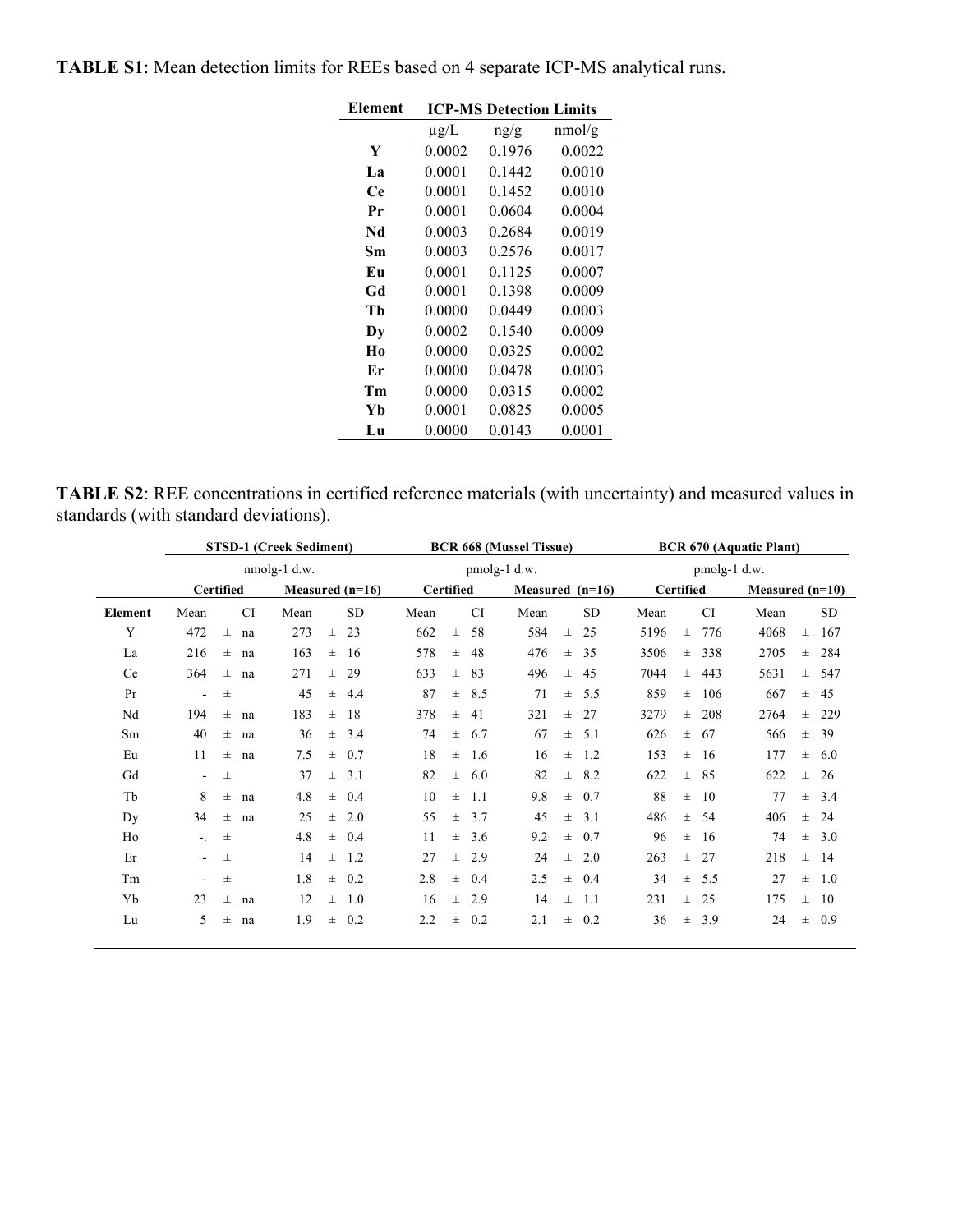TABLE S3: Detection frequencies for 15 individual REEs are shown by sampled taxonomic group. Mean detection frequencies for all elements by group are also shown. Sample sizes (N) and tissues are shown. Tissues include gonads (GON), muscle (MU), liver (LIV), and kidney (KID).

| <b>Marine</b> |        |               |                |      |                 |                          |              | <b>Terrestrial</b> |                          |              |                          |                     |                          |              |            |  |
|---------------|--------|---------------|----------------|------|-----------------|--------------------------|--------------|--------------------|--------------------------|--------------|--------------------------|---------------------|--------------------------|--------------|------------|--|
|               |        | Sea<br>Urchin | Blue<br>Mussel |      | Common<br>Eider | Ringed Seal              |              | All<br>Plants      | Snowshoe<br>Hare         |              |                          | Willow<br>Ptarmigan | Caribou                  |              |            |  |
|               | N      | 5             | 9              | 16   | 16              | 23                       | 23           |                    | 6                        | 6            | 9                        | 9                   | 5                        | 6            | 6          |  |
|               | Tissue | GON           | All            | MU   | LIV             | MU                       | LIV          | Leaves             | MU                       | LIV          | MU                       | LIV                 | MU                       | LIV          | <b>KID</b> |  |
|               | La     | 1             | 1              | 0.25 |                 | 0.52                     | 0.96         | 1                  | 0.83                     | $\mathbf{1}$ | 0.78                     | 1                   | 0.80                     | $\mathbf{1}$ | 0.83       |  |
|               | Ce     |               |                | 0.25 | $\mathbf{1}$    | 0.48                     | 0.96         | $\mathbf{1}$       | 0.33                     | $\mathbf{1}$ | 0.56                     | $\mathbf{1}$        | 0.40                     | $\mathbf{1}$ | 0.83       |  |
| <b>LREE</b>   | Pr     | 1             | 1              | 0.25 | $\mathbf{1}$    | 0.39                     | 0.96         | $\mathbf{1}$       | 0.50                     | $\mathbf{1}$ | 0.67                     | 1                   | 0.60                     | 1            | 0.83       |  |
|               | Nd     |               | 1              | 0.25 |                 | 0.52                     | 0.96         | $\mathbf{1}$       | 0.67                     | 1            | 0.56                     | $\mathbf{1}$        | 0.80                     | 1            | 0.67       |  |
|               | Sm     | $\mathbf{1}$  | $\mathbf{1}$   | 0.25 | $\mathbf{1}$    | 0.13                     | $\mathbf{1}$ | $\mathbf{1}$       | 0.33                     | 1            | $\overline{\phantom{a}}$ | 1                   | 0.40                     | 1            | 0.67       |  |
|               | Eu     |               |                | 0.13 | $\mathbf{1}$    | 0.04                     | 0.91         | $\mathbf{1}$       | $\overline{\phantom{a}}$ | 1            | ۰                        | 0.89                | $\overline{\phantom{a}}$ |              | 0.83       |  |
|               | Gd     | 1             | 1              | 0.25 | 0.50            | 0.52                     | 0.96         | 1                  | 0.50                     |              | 0.33                     | 1                   | 0.20                     |              | 1          |  |
|               | Y      | $\mathbf{1}$  | $\mathbf{1}$   | 0.94 | $\mathbf{1}$    | 0.57                     | 0.96         | $\mathbf{1}$       | 0.83                     | 1            | 0.78                     | 1                   | 1                        |              | 0.83       |  |
|               | Tb     |               |                | 0.25 | 0.94            | 0.04                     | 0.96         | 1                  | 0.33                     | 1            | 0.11                     | $\mathbf{1}$        |                          |              | 0.67       |  |
|               | Dy     |               |                | 0.25 | 0.75            | 0.17                     | 0.83         | $\mathbf{1}$       | $\overline{a}$           | 1            | $\overline{\phantom{a}}$ | $\mathbf{1}$        | 0.40                     | 1            | 0.50       |  |
| <b>HREE</b>   | Ho     | 1             | 1              | 0.19 | 0.31            | 0.09                     | 0.78         | $\mathbf{1}$       | $\blacksquare$           | 0.83         | $\blacksquare$           | 0.78                | $\overline{\phantom{a}}$ | 0.83         | 0.17       |  |
|               | Er     |               |                | 0.25 | 0.88            | 0.17                     | 0.87         | $\mathbf{1}$       | 0.33                     | $\mathbf{1}$ | $\overline{\phantom{a}}$ | 1                   | 0.20                     | 0.83         | 0.67       |  |
|               | Tm     |               | 1              | 0.06 | 0.50            | $\overline{\phantom{a}}$ | 0.57         | $\mathbf{1}$       | 0.17                     | 0.50         | $\overline{\phantom{a}}$ | 0.22                | $\overline{\phantom{a}}$ | 0.17         | 0.17       |  |
|               | Yb     |               | 1              | 0.25 | 0.69            | 0.13                     | 0.83         | $\mathbf{1}$       | 0.17                     | 0.67         | 0.33                     | 0.67                | $\overline{\phantom{a}}$ | 0.50         | 0.67       |  |
|               | Lu     | 1             | 1              | 0.25 | 0.19            | 0.17                     | 0.70         | 0.94               | 0.33                     | 0.50         | $\blacksquare$           | 0.22                | $\blacksquare$           | 0.50         | 0.17       |  |
|               | Mean   | $\mathbf{1}$  |                | 0.27 | 0.78            | 0.26                     | 0.88         | 1                  | 0.44                     | 0.90         | 0.51                     | 0.85                | 0.32                     | 0.86         | 0.63       |  |

## **TABLE S3** (Continued).

|             |             | <b>Freshwater (River)</b> |           | <b>Freshwater (Lake)</b> |              |                    |      |      |  |  |  |  |
|-------------|-------------|---------------------------|-----------|--------------------------|--------------|--------------------|------|------|--|--|--|--|
|             |             | <b>Brook</b><br>Trout     | Whitefish | Benthos                  | Zooplankton  | <b>Brook Trout</b> |      |      |  |  |  |  |
|             | $\mathbf N$ | 6                         | 22        | 17                       | 19           | 60                 | 60   |      |  |  |  |  |
|             | Tissue      | MU                        | MU        | All                      | All          | MU                 | LIV  | Mean |  |  |  |  |
|             | La          | 0.33                      | 0.45      | 1                        | 1            | 0.85               | 0.98 | 0.83 |  |  |  |  |
|             | Ce          |                           | 0.18      | 1                        | 1            | 0.73               | 0.98 | 0.74 |  |  |  |  |
|             | Pr          | 0.50                      | 0.41      | 1                        | 1            | 0.77               | 0.98 | 0.79 |  |  |  |  |
| <b>LREE</b> | Nd          | 0.50                      | 0.50      | 1                        | 1            | 0.80               | 0.98 | 0.81 |  |  |  |  |
|             | Sm          | 0.50                      | 0.27      | 1                        | 1            | 0.28               | 0.97 | 0.73 |  |  |  |  |
|             | Eu          | 0.17                      | 0.14      | 1                        | 1            | 0.13               | 0.90 | 0.64 |  |  |  |  |
|             | Gd          |                           | 0.23      | 1                        | 1            | 0.42               | 0.97 | 0.72 |  |  |  |  |
|             | Y           | 0.83                      | 0.55      | 1                        | 1            | 0.78               | 0.95 | 0.90 |  |  |  |  |
|             | Tb          |                           | 0.23      | 1                        | 1            | 0.28               | 0.97 | 0.63 |  |  |  |  |
|             | Dy          |                           | 0.23      | 1                        | 1            | 0.23               | 0.87 | 0.68 |  |  |  |  |
|             | Ho          |                           | 0.14      | 1                        | 1            | 0.27               | 0.83 | 0.58 |  |  |  |  |
| <b>HREE</b> | Er          |                           | 0.23      | 1                        | 1            | 0.45               | 0.95 | 0.66 |  |  |  |  |
|             | Tm          | 0.17                      | 0.09      | 1                        | 1            | 0.13               | 0.68 | 0.44 |  |  |  |  |
|             | Yb          |                           | 0.18      | 1                        | 1            | 0.17               | 0.82 | 0.55 |  |  |  |  |
|             | Lu          |                           | 0.09      | 1                        | 1            | 0.23               | 0.57 | 0.48 |  |  |  |  |
|             | Mean        | 0.20                      | 0.26      | $\mathbf{1}$             | $\mathbf{1}$ | 0.44               | 0.89 |      |  |  |  |  |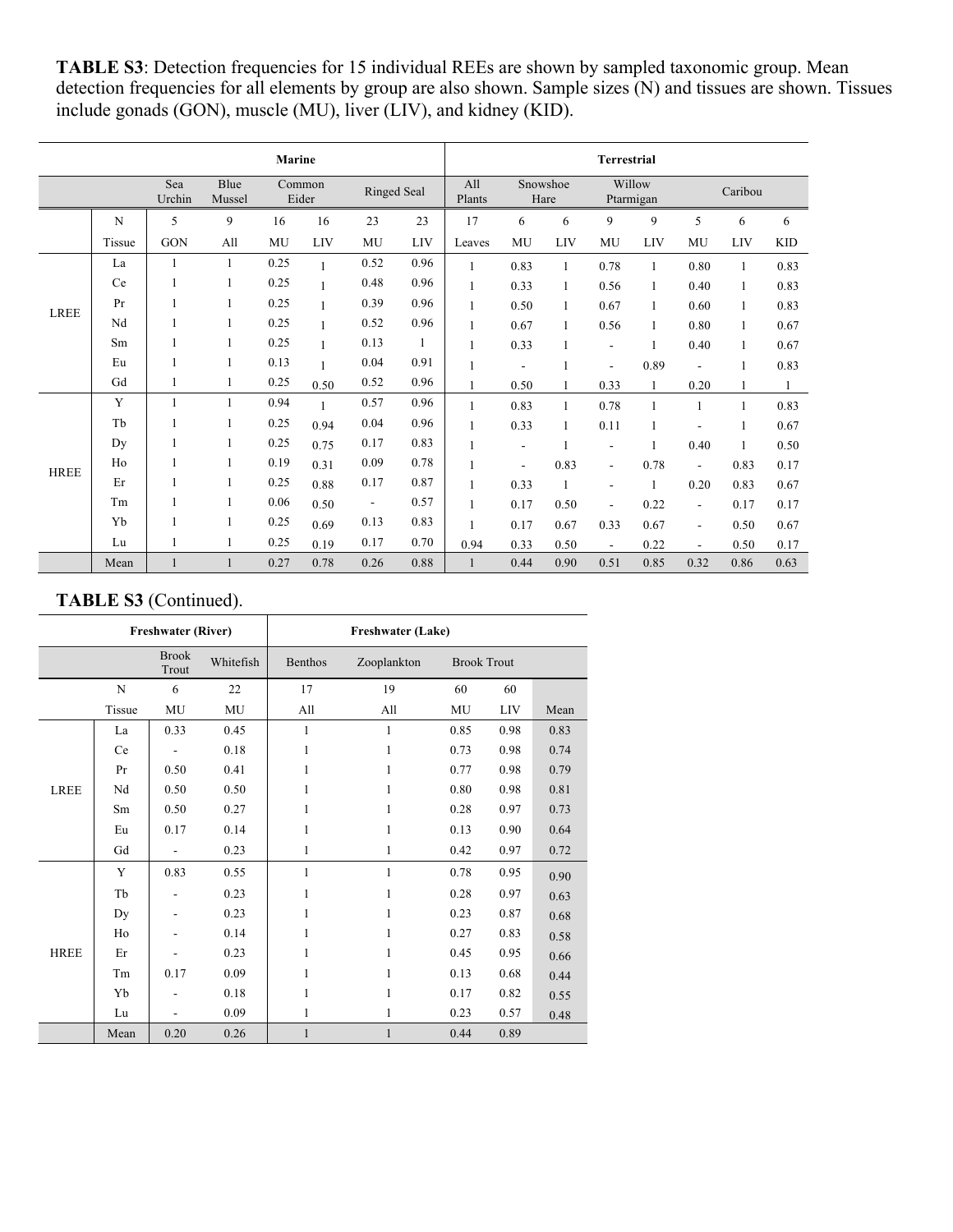**TABLE S4:** Geometric means of individual elements (nmolg<sup>-1</sup>) and total REE concentrations ( $\Sigma$ REE, nmolg<sup>-1</sup> and ngg<sup>-1</sup>) for tissues of sampled taxonomic group from marine, terrestrial, and freshwater ecosystems.  $\Sigma$ REE concentrations are the sum of all REE, except scandium. Tissue type (muscle, liver) and samples sizes (N) are shown. Geometric means measure central tendency with high intra-group variation and are calculated as the antilog of the mean of the logarithmic values. Non-detected elements were included using values of 1/2 of the detection limit.

|                         |                 |    | nmol/g |        |           |       |        |       |       |       |       |       |       |       |       |       | nmol/g | mg/kg        |           |              |           |
|-------------------------|-----------------|----|--------|--------|-----------|-------|--------|-------|-------|-------|-------|-------|-------|-------|-------|-------|--------|--------------|-----------|--------------|-----------|
| Ecosvstem               | <b>Tissue</b>   | N  | Y      | La     | <b>Ce</b> | Pr    | Nd     | Sm    | Eu    | Gd    | Tb    | Dv    | Ho    | Er    | Tm    | Yb    | Lu     | $\Sigma$ REE | <b>SD</b> | $\Sigma$ REE | <b>SD</b> |
| <b>Marine</b>           |                 |    |        |        |           |       |        |       |       |       |       |       |       |       |       |       |        |              |           |              |           |
| Sea Urchin              | Gonad           | 5  | 2.929  | 5.017  | 4.323     | 0.699 | 2.392  | 0.331 | 0.053 | 0.353 | 0.035 | 0.164 | 0.032 | 0.098 | 0.012 | 0.074 | 0.011  | 16.67        | 7.57      | 2.21         | 0.99      |
|                         |                 |    |        |        |           |       |        |       |       |       |       |       |       |       |       |       |        |              |           |              |           |
| <b>Blue Mussel</b>      | Bulk            | 9  | 3.409  | 10.029 | 14.013    | 1.683 | 5.927  | 0.841 | 0.131 | 0.829 | 0.077 | 0.327 | 0.059 | 0.179 | 0.020 | 0.128 | 0.020  | 37.70        | 5.89      | 5.17         | 0.81      |
| C. Eider                | Muscle          | 16 | 0.005  | 0.007  | 0.013     | 0.002 | 0.005  | 0.003 | 0.001 | 0.003 | 0.000 | 0.001 | 0.000 | 0.000 | 0.000 | 0.001 | 0.000  | 0.055        | 4.938     | 0.008        | 0.693     |
| C. Eider                | Liver           | .5 | 0.009  | 0.129  | 0.102     | 0.012 | 0.044  | 0.007 | 0.001 | 0.005 | 0.000 | 0.001 | 0.000 | 0.000 | 0.000 | 0.001 | 0.000  | 0.332        | 0.304     | 0.046        | 0.043     |
| <b>Ringed Seal</b>      | Muscle          | 23 | 0.002  | 0.002  | 0.003     | 0.000 | 0.002  | 0.001 | 0.000 | 0.001 | 0.000 | 0.000 | 0.000 | 0.000 | 0.000 | 0.000 | 0.000  | 0.021        | 0.142     | 0.003        | 0.019     |
| <b>Ringed Seal</b>      | Liver           | 23 | 0.020  | 0.196  | 0.297     | 0.033 | 0.115  | 0.016 | 0.003 | 0.014 | 0.001 | 0.003 | 0.000 | 0.001 | 0.000 | 0.001 | 0.000  | 0.823        | 1.284     | 0.115        | 0.180     |
| <b>Terrestrial</b>      |                 |    |        |        |           |       |        |       |       |       |       |       |       |       |       |       |        |              |           |              |           |
| Plants                  | Above<br>ground | 8  | 0.112  | 0.228  | 0.424     | 0.044 | 0.152  | 0.023 | 0.060 | 0.021 | 0.002 | 0.009 | 0.002 | 0.006 | 0.000 | 0.004 | 0.001  | 1.124        | 1.478     | 0.154        | 0.199     |
| Lichen                  | Above<br>ground | 9  | 3.323  | 8.969  | 17.645    | 1.883 | 6.575  | 0.937 | 0.191 | 0.909 | 0.089 | 0.364 | 0.066 | 0.196 | 0.023 | 0.143 | 0.019  | 41.48        | 81.37     | 5.71         | 11.25     |
| S. Hare                 | Muscle          | 6  | 0.003  | 0.004  | 0.002     | 0.001 | 0.002  | 0.001 | 0.000 | 0.001 | 0.000 | 0.000 | 0.000 | 0.000 | 0.000 | 0.000 | 0.000  | 0.022        | 0.160     | 0.003        | 0.023     |
|                         |                 |    |        |        |           |       |        |       |       |       |       |       |       |       |       |       |        |              |           |              |           |
| S. Hare                 | Liver           | 6  | 0.030  | 1.723  | 2.119     | 0.181 | 0.551  | 0.048 | 0.006 | 0.049 | 0.002 | 0.004 | 0.000 | 0.003 | 0.000 | 0.001 | 0.000  | 4.729        | 5.995     | 0.663        | 0.841     |
| Ptarmigan               | Muscle          | 9  | 0.001  | 0.002  | 0.002     | 0.000 | 0.003  | 0.001 | 0.000 | 0.001 | 0.000 | 0.000 | 0.000 | 0.000 | 0.000 | 0.000 | 0.000  | 0.016        | 0.011     | 0.002        | 0.001     |
| Ptarmigan               | Liver           | 9  | 0.009  | 0.199  | 0.266     | 0.028 | 0.102  | 0.010 | 0.001 | 0.011 | 0.001 | 0.001 | 0.000 | 0.001 | 0.000 | 0.000 | 0.000  | 0.634        | 0.390     | 0.089        | 0.055     |
| Caribou                 | Muscle          | 5  | 0.002  | 0.004  | 0.003     | 0.001 | 0.007  | 0.001 | 0.000 | 0.001 | 0.000 | 0.000 | 0.000 | 0.000 | 0.000 | 0.000 | 0.000  | 0.027        | 0.064     | 0.004        | 0.009     |
| Caribou<br><b>River</b> | Liver           | 6  | 0.012  | 0.135  | 0.211     | 0.023 | 0.076  | 0.010 | 0.002 | 0.010 | 0.001 | 0.002 | 0.000 | 0.001 | 0.000 | 0.001 | 0.000  | 0.487        | 0.367     | 0.068        | 0.052     |
|                         |                 |    |        |        |           |       |        |       |       |       |       |       |       |       |       |       |        |              |           |              |           |
| <b>Brook Trout</b>      | Muscle          | 6  | 0.006  | 0.001  | 0.001     | 0.000 | 0.001  | 0.001 | 0.000 | 0.000 | 0.000 | 0.000 | 0.000 | 0.000 | 0.000 | 0.000 | 0.000  | 0.016        | 0.089     | 0.002        | 0.008     |
| Whitefish               | Muscle          | 22 | 0.002  | 0.001  | 0.001     | 0.001 | 0.002  | 0.001 | 0.000 | 0.001 | 0.000 | 0.000 | 0.000 | 0.000 | 0.000 | 0.000 | 0.000  | 0.013        | 0.036     | 0.002        | 0.005     |
| Lakes                   |                 |    |        |        |           |       |        |       |       |       |       |       |       |       |       |       |        |              |           |              |           |
| <b>Benthos</b>          | Bulk            | 17 | 2.280  | 9.943  | 11.886    | 1.552 | 4.912  | 0.605 | 0.157 | 0.634 | 0.059 | 0.219 | 0.040 | 0.125 | 0.013 | 0.085 | 0.012  | 33.54        | 85.05     | 4.62         | 11.67     |
| Zooplankton             | Bulk            | 19 | 9.187  | 28.349 | 34.786    | 5.383 | 17.980 | 2.190 | 0.423 | 2.106 | 0.210 | 0.896 | 0.164 | 0.519 | 0.060 | 0.376 | 0.054  | 103.8        | 484.6     | 14.24        | 66.30     |
| <b>Brook Trout</b>      | Muscle          | 60 | 0.003  | 0.006  | 0.010     | 0.002 | 0.004  | 0.001 | 0.000 | 0.001 | 0.000 | 0.001 | 0.000 | 0.000 | 0.000 | 0.000 | 0.000  | 0.041        | 0.153     | 0.006        | 0.021     |
| <b>Brook Trout</b>      | Liver           | 60 | 0.035  | 0.659  | 0.539     | 0.075 | 0.229  | 0.018 | 0.002 | 0.017 | 0.001 | 0.003 | 0.001 | 0.003 | 0.000 | 0.001 | 0.000  | 1.683        | 3.700     | 0.234        | 0.519     |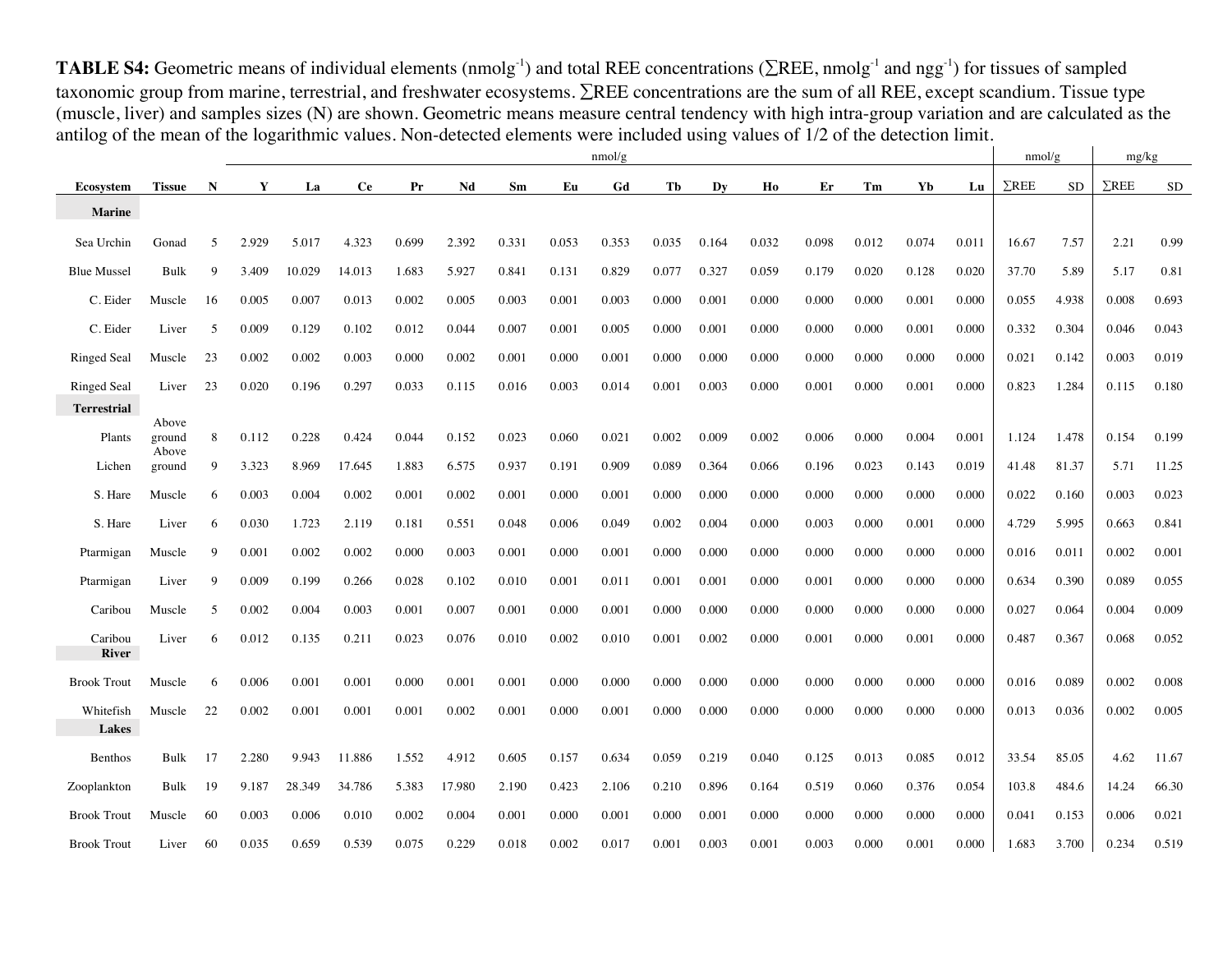

**FIGURE S1:** REE concentration versus atomic number for biotic and abiotic component from all ecosystems. Left panels are mean [REE] (log-scaled geometric means, nmolg<sup>-1</sup>) showing the pattern of log-linear or sawtooth decrease with atomic number. Right panels are PAAS-normalized REE concentrations (log-scaled, geometric means nmolg<sup>-1</sup>/PAAS nmolg<sup>-1</sup>). Points show element means for each taxonomic group and samples below detection limits were excluded from figure (e.g. muscle tissues).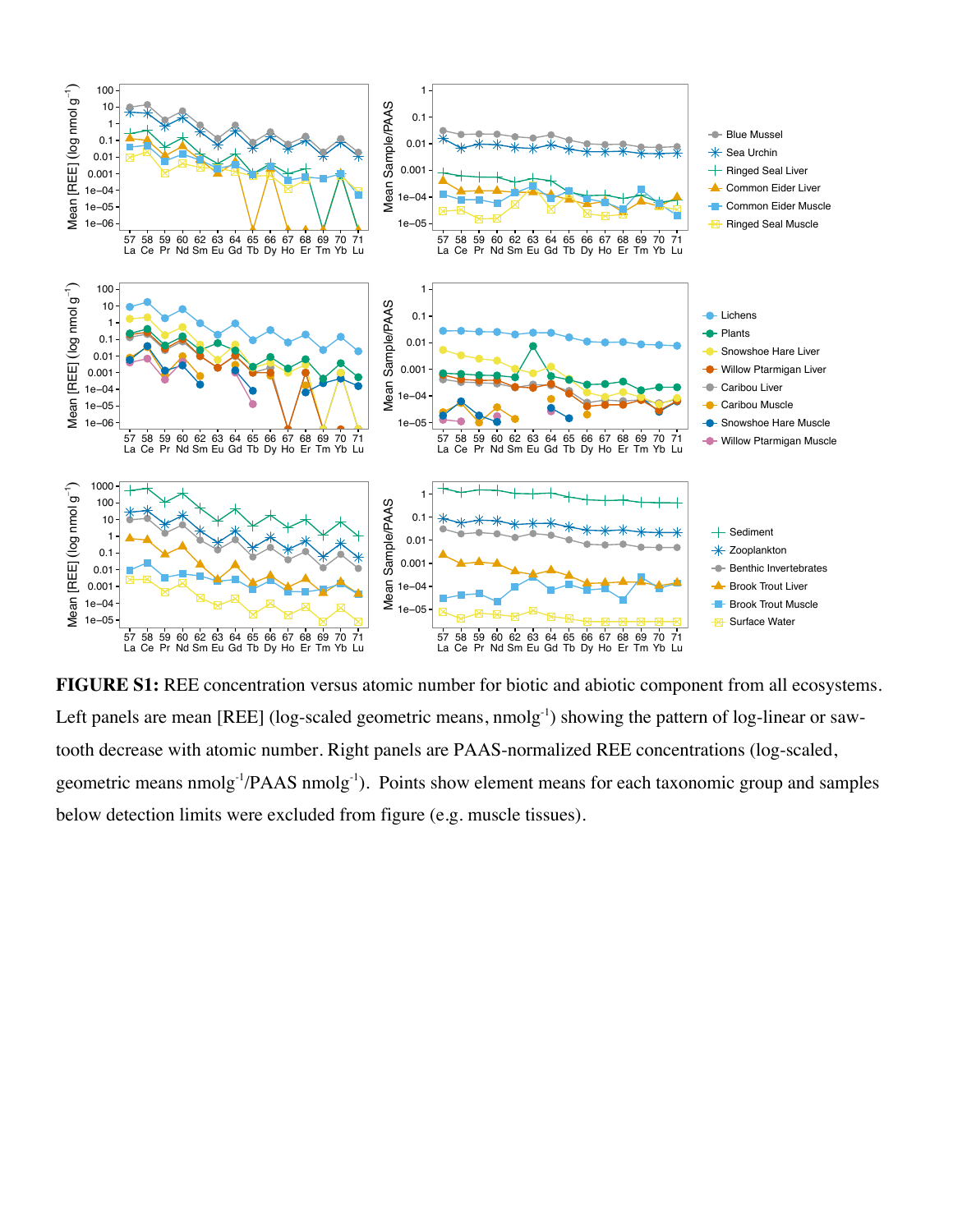

Values close to 1 indicate no significant anomaly. Simple linear regression between ∂Eu (log<sub>10</sub> - scaled) and carbon stable isotope ratios ( $\partial^{13}C$ , ‰) for vegetation (vascular plants, lichen/moss): N=15, R<sup>2</sup><sub>adj</sub> = 0.85, p < 0.001 and freshwater benthic invertebrates: N=17,  $R^2_{adj}$  = 0.40, p < 0.01. ∂Eu is calculated as Eu<sub>PAAS</sub> / (Sm<sub>PAAS</sub> x  $Gd_{PAMS}$ )<sup>0.5</sup> where PAAS indicated Post Archean Shale Standard normalized values.